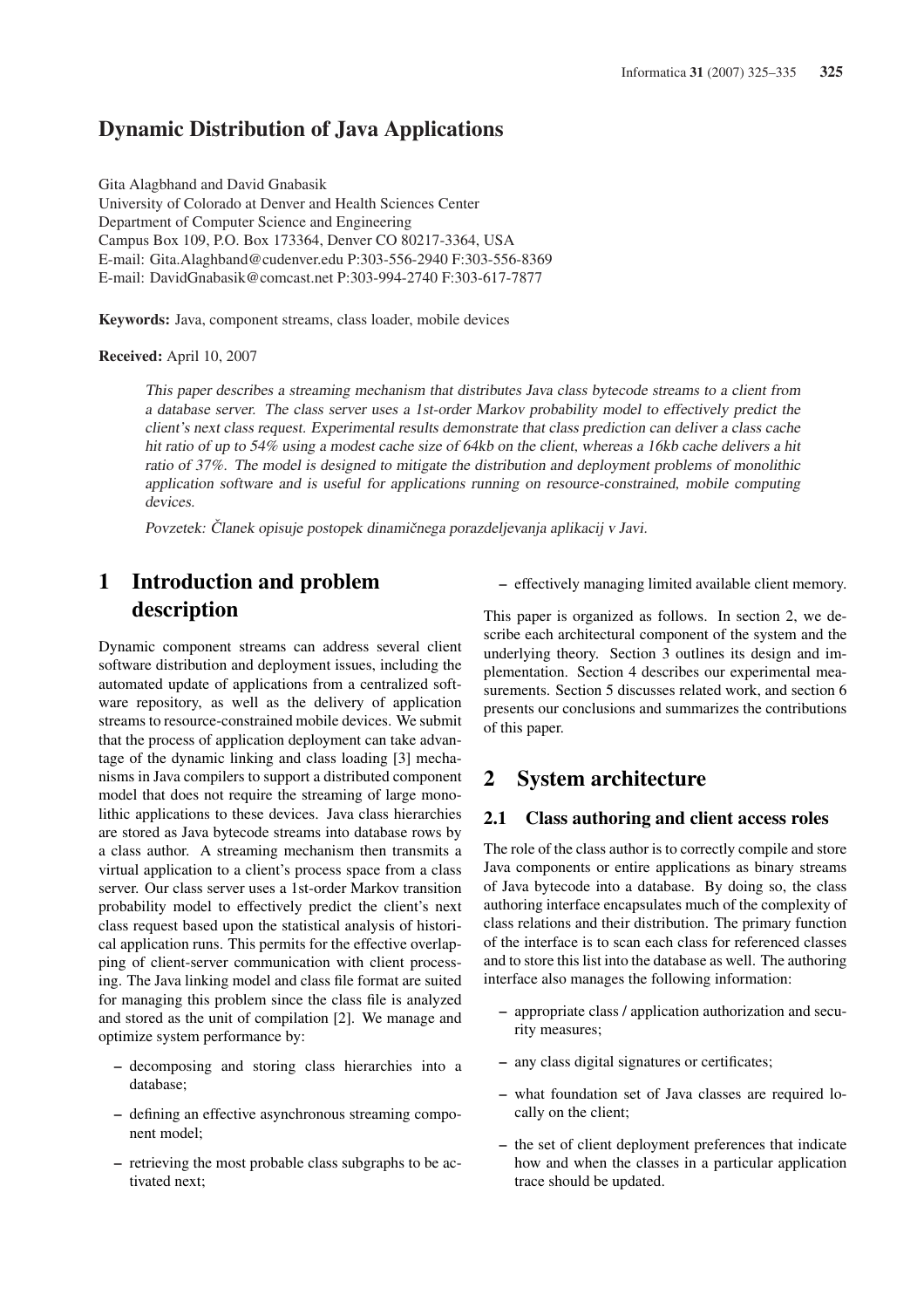

Figure 1: Overall architectural schema.

Clients use a class browser or the Java Naming Directory Interface (JNDI) to request a particular application through a well-known URL address. The client request establishes a consumer-producer channel with the class server. Once the client is authorized, the server retrieves and transmits a custom class loader to the client who loads it into his Java virtual machine (JVM). It is this custom class loader which initially loads an application's main class and which makes any further class requests on behalf of the application. No other changes to existing Java classes are necessary. Figure 1 diagrams our system architecture.

#### 2.2 The class loading and linking process

Class loaders are responsible for importing binary data that define a running program's classes and interfaces. The JVM's flexible class loader architecture provides for dynamically extended applications. Linking a class stream into a JVM's run time state is divided into three steps: verification, preparation, and resolution [4]. Verification ensures that the stream is properly formed, preparation allocates memory needed by the stream, and resolution transforms symbolic class references into direct machine references for the sake of run time speed and efficiency. During the class activation process, the JVM must give the impression that it loads classes as late as possible, a process called *lazy activation* [3]. This on-demand activation process permits the transmission of individual Java classes to a client by a class server.

### 2.3 Class transmission mechanism

The server retrieves a requested set of classes, or class subgraphs, according to a class transition probability model. This model, which forms the basis for prediction, is described in section 1.4. Based on this model, the class server attempts to prefetch and transmit the next set of expected classes while the client is busy executing. Even though some classes are prefetched and delivered that may not be loaded by the client into his JVM, this network traffic occurs while the client is busy processing the current class, in effect, overlapping operations. Any successful access to a prefetched class is a measurable performance gain. Overall system performance is maintained by an efficient class prefetching algorithm, client and server caching, a simple database schema, and judicious threading.

When the client attempts to load another class, the custom class loader searches for classes in the following order: the client JVM, the client's class cache (CCC), the client's standard Java class libraries, and the class server. If the class is found in the client's cache, it is decompressed by the JCL or built-in classes of the JVM, loaded into the running JVM, and removed from the cache. If the requested class is not in the CCC, the JCL requests the class from the class server. The class is retrieved from the database along with its previously parsed list of symbolically referenced classes, which was generated when the class was inserted into the database by the class author. The list of classes is compressed and streamed to the CCC in the order in which a JVM internally resolves all of its referenced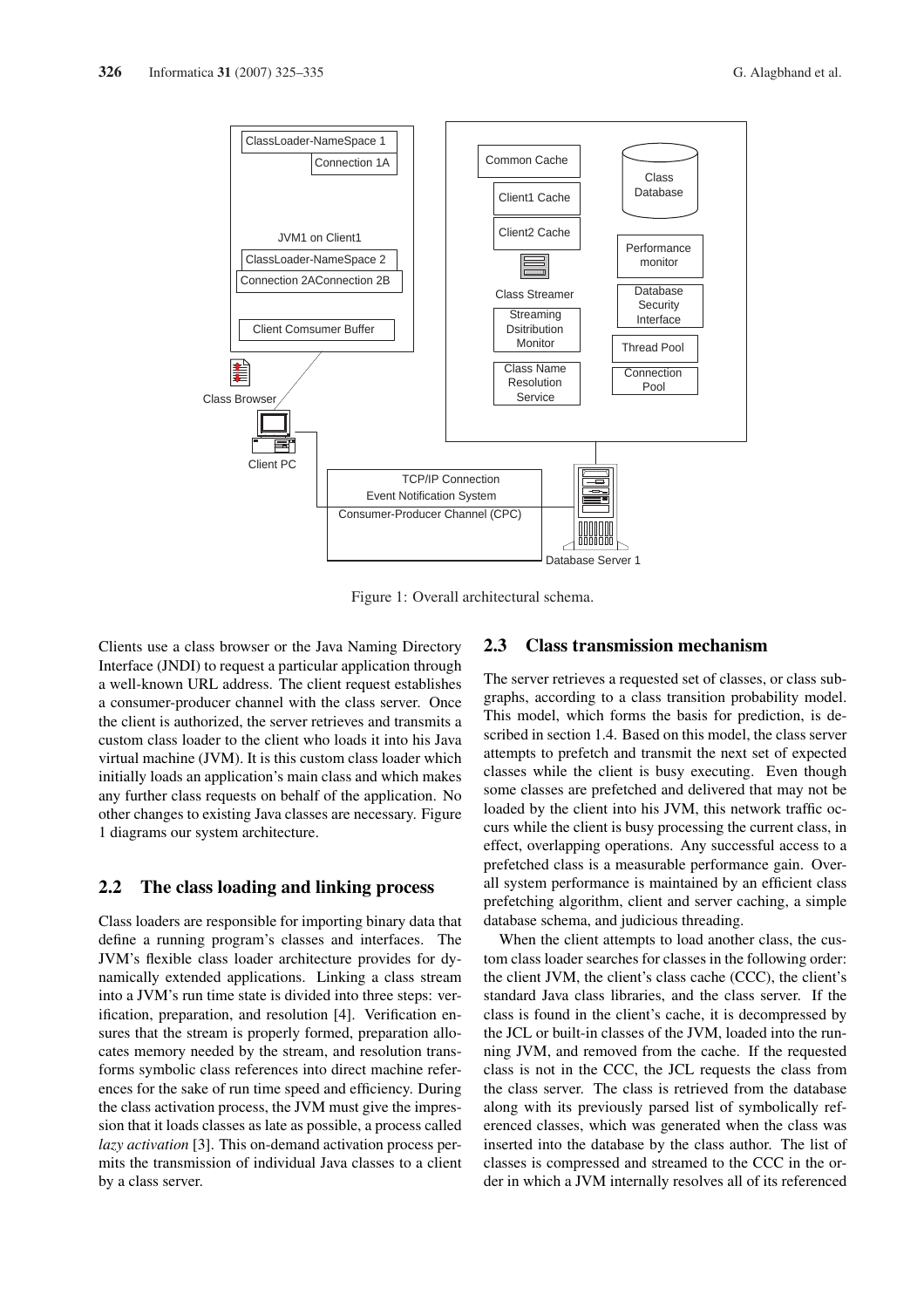classes. The amount of data transmitted is limited by the size of the client's cache, which is managed by the client's JCL.

Classes from the Java libraries are loaded by the native, primordial class loader. Classes in the class cache are loaded by the custom object class loader. The different class loaders are related by a policy called *delegation*. For each class it loads, the JVM keeps track of which class loader, whether primordial or object, loaded the class [4]. Our model uses a separately threaded class loader derived from the SecureClassLoader Java class to load all subsequent classes. SecureClassLoader extends ClassLoader with additional support for defining classes with an associated code source and permissions. The protection domain in the model is the class server database itself, which has permissions assigned to it as a code source. It also uses the *parent-delegation model* introduced in Java 1.2 to determine which class loader actually loads a given class. The rule is that the JVM uses the same class loader that loaded the referencing or calling class to load the referenced or called class. The custom class loader is the first class the client receives in an application stream.

A Java class is initialized in a certain order. In stage I, all the class's superclasses are recursively initialized, then the class itself, and then its inner classes, followed by the class's static variables. Once the class is initialized for active use, then the class's private variables are initialized followed by all classes referenced in any constructors. These references are necessary to initialize a class; therefore their invocation probability is 1. Class initialization is described in detail in the next section. Stage I classes are always transmitted to the client in their own package.

Stage II classes include any method argument classes, method return types, and all classes referenced in any method. These referenced classes are conditionally invoked by an application. Stage II classes are retrieved from the database, ordered by invocation probability, and transmitted to the client in a separate package. This strategy allows the class server to act as a predictive look-ahead class feeder for the client. Figure 2 diagrams these separate stages.

### 2.4 Transition probability model and class invocation

The delivery effectiveness ratio  $H$  is defined as the number of requests satisfied by a particular cache divided by the total number of requests during an entire application trace. Given that  $C_C$  is the number of class requests satisfied by the client cache,  $S_C$  is the number of class requests that had to be satisfied by the server, and  $C_R$  is the total number of class requests made by the client's class loader, such that  $C_C + S_C = C_R$ , then  $H_C = C_C / C_R$ . The effectiveness of prediction is then the ratio of class requests satisfied by the CCC to requests satisfied by the class server. The modeling question becomes: How can the server more effectively predict which classes to stream to the client?

The proposed model generates a set of invocation probabilities, one for each context  $class<sub>i</sub>$  that invokes a particular  $class_i$ . Given a class, the model enumerates all the invocation probabilities of the classes that it symbolically references. Since the probability of transmitting a specific class depends upon the class that calls it, the model establishes a conditional probability vector of  $P(class_i|class_j)$  =  $P(class_i \cap class_j)/P(class_j)$  probability values, where  $class_j$  is the context class for  $class_i$ . Each  $class_i$  instance may be invoked by different classes; hence each class has multiple  $class_i$  context classes. Each class also maintains a total count of class invocations per context class. These class values are accumulated during the execution of an application. Class invocation prediction implies distributing both the globally most frequently accessed classes as well as the class most likely to be invoked next at any point in the program. Good prediction means transmitting those classes that are most likely to be consumed by the client. Given a particular context class, stage I classes are always transmitted, but stage II classes are transmitted according to their invocation probabilities.

To illustrate, Table 1 lists the set of classes that are invoked by the class TelnetDriver over 20 program runs of a Telnet application. Stage I classes are DialerAccess, Plugin, Common and ReturnFocusRequest because Telnet-Driver always invokes them. The invocation probabilities for the other classes are lower because they were conditionally invoked depending upon the flow of execution. Clearly, TelnetDriver is a stage I class because it was also invoked the same number of times the application was run. Each invocation probability is calculated as the number of invocations divided by the number of program runs (e.g., 20). For example, P(invoking Class OnlineStatusListener within Telnet)  $= 2/20 = 0.1$ . The 103 total classes and interfaces in this Telnet application range in size from 124 to 26158 bytes, with an average size of 2083 bytes for all classes.

#### 2.5 Markov chain modeling

A 1st-order, finite state, probabilistic Markov model is proposed because a Markov model is suitable to the local dependencies embedded in Java class invocation structure, and the finite-state machine model accurately reflects the necessary and unique set of state transitions that occurs in an application trace. Since classes are conditionally invoked in an application trace, the model is able to characterize their invocations by probability values. The Markov model has an additional advantage in that it reveals an application's locality of reference, since "the performance of demand-driven caching depends on the locality of reference exhibited by the stream of requests made to the cache" [13](abstract). Vanichpun et al [13] further claim that "the two main contributors to locality of reference are temporal correlations in the streams of requests and the popularity distribution of requested objects", which are both accounted for by the model. The "temporal correlations" cor-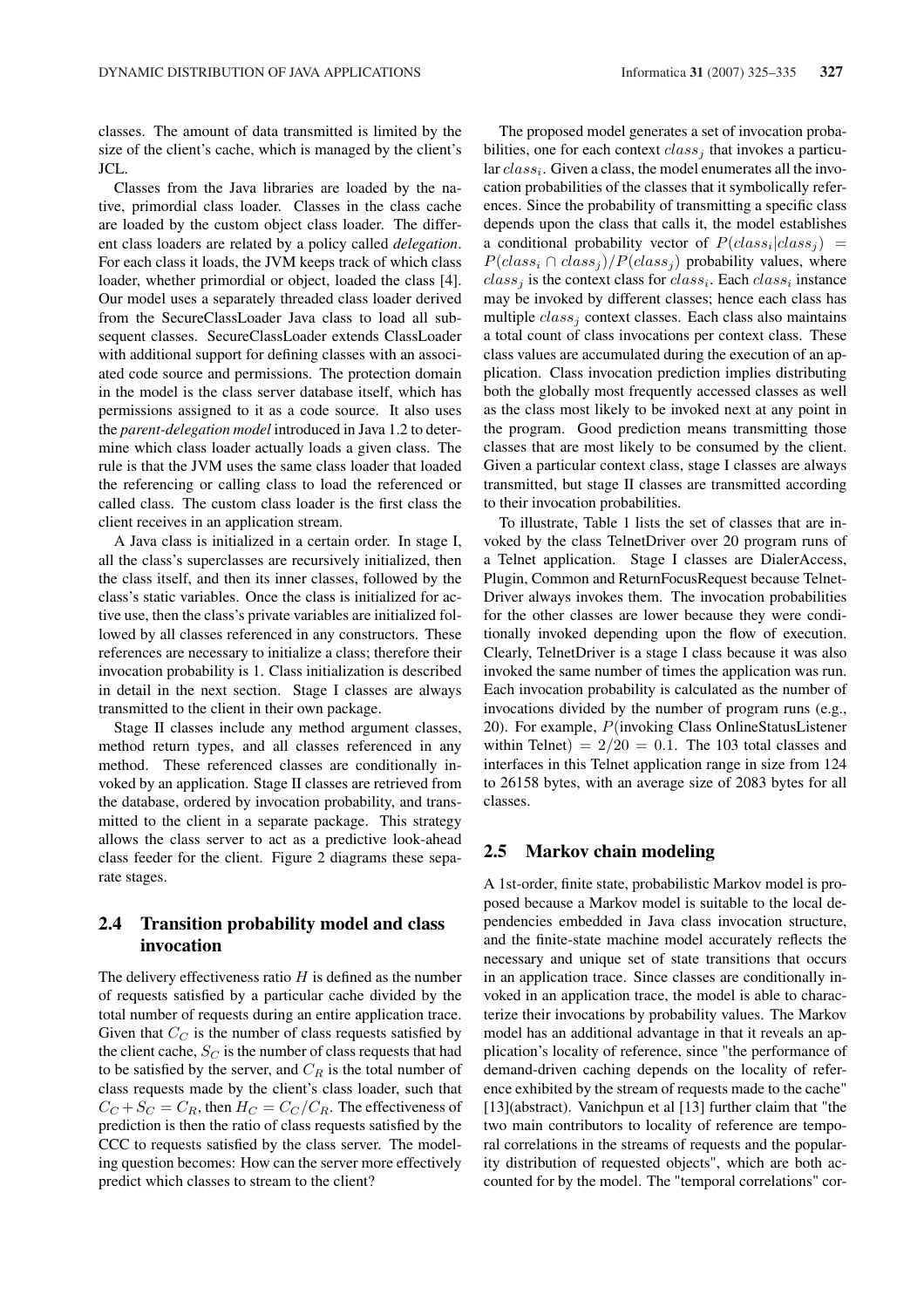

Figure 2: Invocation probability stages.

| <b>Invoked Class Name</b> | <b>Invocation Probability</b> | <b>Number of Invocations</b> |  |
|---------------------------|-------------------------------|------------------------------|--|
| <b>DialerAccess</b>       | 1.0                           | 20                           |  |
| Plugin                    | 1.0                           | 20                           |  |
| Common                    | 1.0                           | 20                           |  |
| OnlineStatusListener      | .10                           | $\overline{c}$               |  |
| FocusStatusListener       | .10                           | 2                            |  |
| SocketRequest             | .80                           | 16                           |  |
| VisualTransferPlugin      | .66                           | 13                           |  |
| ReturnFocusRequest        | 1.0                           | 20                           |  |

Table 1: Conditional probability vector (CPV) for class TelnetDriver.

respond to the sequential flow of class invocations and the "popularity distribution" corresponds directly to the probability of invocation for a particular class.

Markov chains can dynamically model these class invocation patterns found in applications. A discrete Markov chain model is defined as the tuple  $\langle S, A, \lambda \rangle$  where S corresponds to the state space,  $A_{ij}$  is a matrix representing the invocation probabilities from one state to another, and  $\lambda$  is the initial probability distribution of the states in  $S(0)$ . In our model, S represents every possible application trace,  $A_{ij}$  represents the invocation probabilities for each class, and  $\lambda$  is the initial class invocation distribution retrieved from the database. If the vector  $s_c$  denotes the probability vector for all the subsequent possible class invocations during execution of a specific class c, where  $c \in S$ , then the overall set of expected transition state values for class  $c$  is  $\hat{s}_c(j) = s_c(i)A_{ij}$ . The A matrix is recalculated during each application trace and stored in the database. The class request mechanism simply selects the largest probability values from the vector  $\hat{s}_c$  either until a threshold probability value is reached or their cumulative class sizes are greater than the client's class cache size. The conditional probability vector for a class directly supports the calculation of  $\hat{s}_{c}$ .

For example, table 2 calculates  $\hat{s}_c(j)$  =TelnetDriver≥ .75) for  $s_c(i)$  =TelnetDriver= .50). It is these combined stage I and II classes that are actually delivered to the client because the invocation probability for  $\hat{s}_c(j)$  is  $\geq$  .75.  $\hat{s}_c(i = .50)$  is the probability that the application would invoke TelnetDriver in the first place.

Given the semi-hierarchical structure of nearly all applications, this Markov chain model is not *irreducible*, that it is possible to get to any state from any other state. Some states would be *transient*, such that given a starting state there is a non-zero probability that the application would never return to that particular state. Most states would instead be *recurrent* or *persistent*, that at some point in time the application would return to that state. Most application states also avoid the Markov property of *absorbing*, where it is impossible to leave a particular state. Since our Markov chain model is not irreducible, there is no guarantee that the model provides a steady-state or equilibrium distribution. In practice, however, the probability transition matrix quickly approached a set of relatively stable values.

#### 2.6 Threaded queue representation

Although we do not present a detailed queuing model in this paper, it is important to note that our system can also be represented by *queuing circuits* because of Java's stringent class loading requirements and the way the system is architected around several queue components. Relevant queuing centers are the *client request queue* (CRQ) and the more complicated *class server queue* (CSQ), each of which are distinguished by their own average service times. See sections 2.4 and 2.5 for complete descriptions of the queuing mechanism. The CSQ is accessed by two threads per client: one thread for handling class requests to the server and the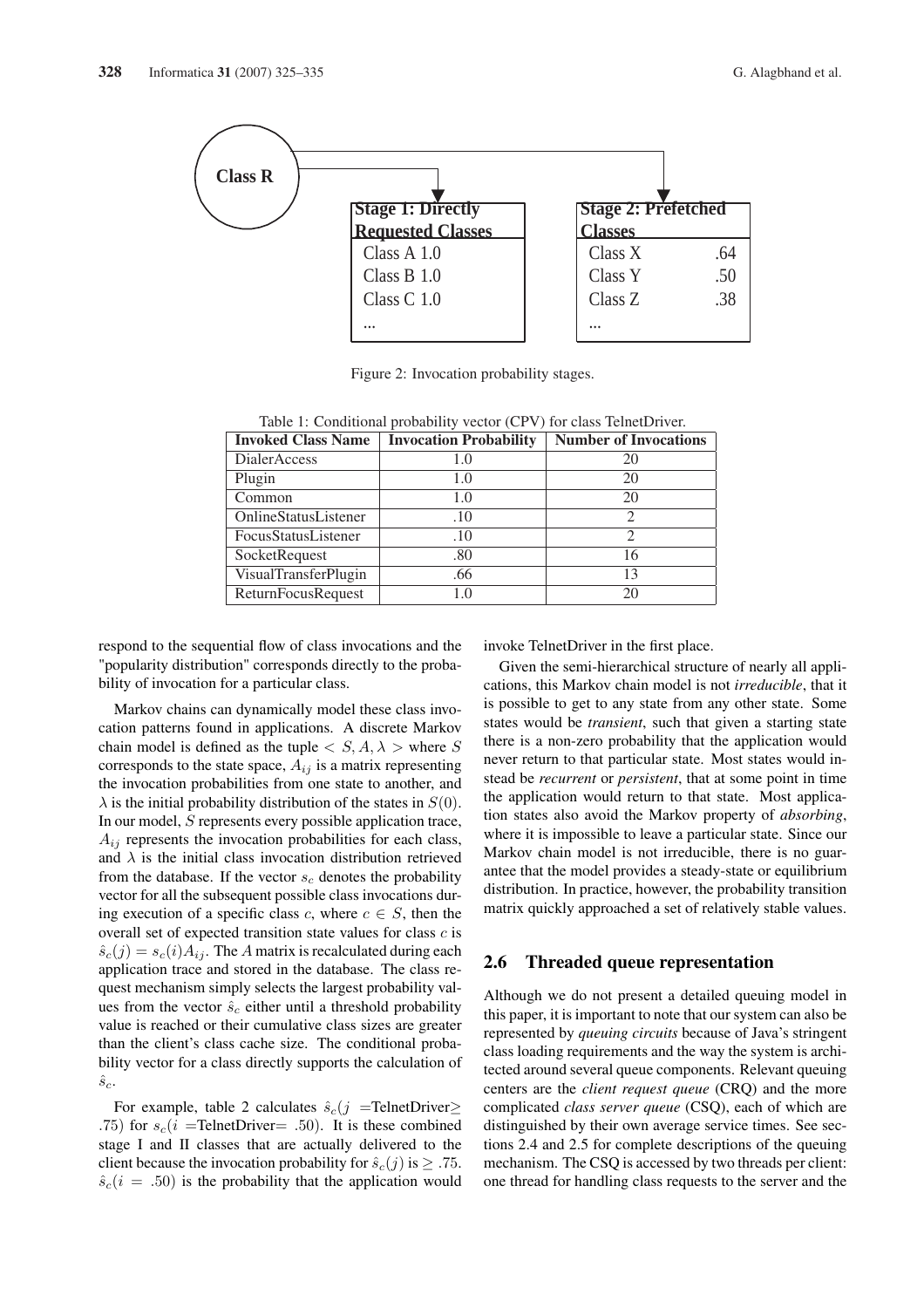| <b>Class Transition</b> | <b>Transition Prob.</b>  |
|-------------------------|--------------------------|
| DialerAccess            | $1.0 \times 0.50 = 0.50$ |
| Plugin                  | $1.0 \times .50 = 0.50$  |
| Common                  | $1.0 \times 0.50 = 0.50$ |
| ReturnFocusRequest      | $1.0 \times .50 = 0.50$  |
| SocketRequest           | $.80 \times .50 = 0.40$  |

Table 2: Expected transition state values  $s_c$  for class TelnetDriver.

second thread for receiving predicted, prefetched classes. The third client thread accesses locally referenced classes. The same queuing components are managed by each thread including a common cache, a client delivery cache, and a database fetch component. Figure 3 diagrams the fundamental queuing centers of the system. Operating system and database-specific queues are not included for the sake of simplicity.

Following Gunther [9], our system is characterized by a first-in, first-out (FIFO) service policy which assumes an exponential service time distribution for both queues, the custom and native class loaders. Under FIFO, the service time can only depend upon the queue length at each queuing center. The system is considered open because the server queuing center can access a possibly infinite number of elements or classes, even though only a limited and indeterminate number of classes are actually invoked in an application trace. Highleyman [11] argues that an open queuing center model is a reasonably accurate approximation if N is at least 10 times larger than the average queue length, which is indeed the case. The two queuing streams are also *separable* and *mergeable*. The streams are separable because it is possible to evaluate the performance measurements of the complete set of queuing centers as though each of the centers were evaluated separately in isolation. The streams are mergeable because the performance of the entire system is then built by combining the separate solutions. These queuing characteristics establish two different servers in an open, overlapping configuration with an infinite population, which we describe as a M/M/2/FIFO delay queue model.

## 3 Design and implementation

#### 3.1 Optimizing overall system performance

Our system architecture attempts to minimize overall network traffic by delivering only the immediately needed classes of an application trace, since the model claims that overall delivery throughput is increased by incorporating and limiting the Markov probability model to the 1st-order when predicting the client's next class request. Network delivery time is reduced by writing the class subgraph into a single *Java ARchive* (JAR) or ZIP package for transmission.

The major problems to resolve in order to maintain adequate system performance are (along with

- decomposing and storing class hierarchies into a database where each Java class file is stored as precompiled Java bytecode in a database row;
- defining an effective asynchronous streaming component model that overlaps execution with network communication as implemented in the CSQ and CRQ queueing centers;
- retrieving the most probable class subgraphs to be activated next from the class server which uses a 1storder Markov probability model to effectively predict the client's next class request to reduce invocation latency;
- caching the most frequently invoked bytecodes at the client while prefetching and caching class bytescodes at the server to reduce database access delay;
- managing class elements as discrete database rows, which allows for database access optimization;
- avoiding slow file system accesses and disk paging by storing the class bytecodes in database rows;
- effectively managing limited available client memory by allocating a minimum client cache;
- the use of judicious I/O threading.

Other design goals include:

- not modifying the client's virtual machine executable;
- not allowing the class server to manage client state beyond minimal client authentication, authorization and initialization, which reduces the overall complexity of the application;
- expending time and effort at the class-producing or authoring stage instead of the class-consuming stage.

When non-duplicated classes are inserted into the CCC, they are associated with the class that invoked them. If a class is extracted from the CCC for activation, the discard policy marks the list of explicitly associated classes for discard, too. These classes are either sequentially pushed out of the CCC to make room for new classes or they are extracted for activation. Note that any inherited or parent classes or interfaces have themselves already been extracted from the CCC since a class's parents must be completely activated before the class itself. Since only the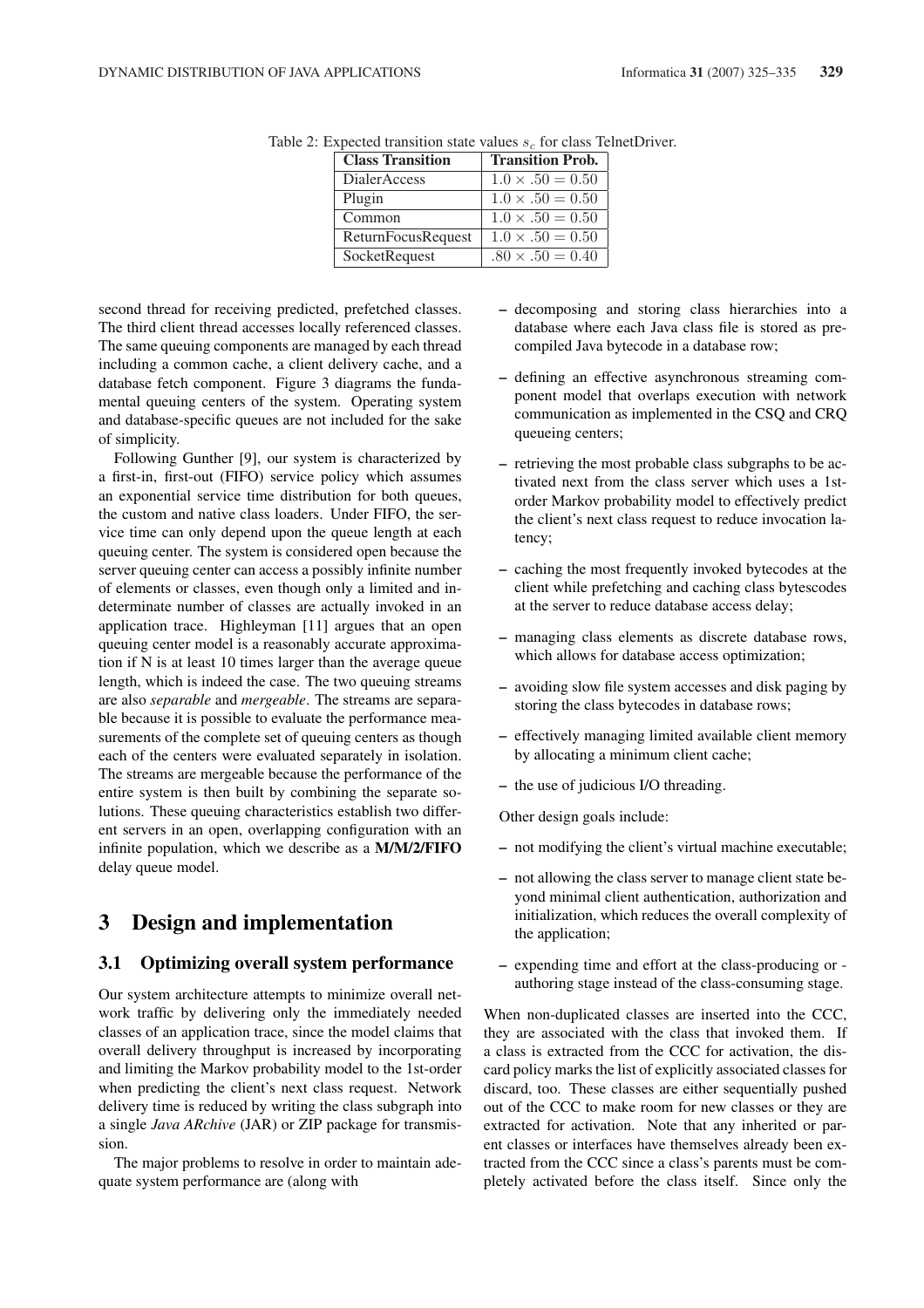

Figure 3: Queuing request centers.

client removes classes from the CCC, there is no need for the client to inform the server that the client has unloaded a class. The client JCL is responsible for cache overflows.

Storing Java bytecodes instead of source text offers several advantages: the bytecode does not have to be recompiled for each client; unlike machine code, the Java bytecode supports a heterogeneous computing environment. In addition, the source analysis and compilation is performed by several powerful class authors instead of by the clients themselves.

### 3.2 Server caching strategy

The server implements the following caching strategy. A common cache is maintained by the server which contains classes or resources that have recently been used by two or more active clients, as shown in Figure 1. A smaller, clientspecific delivery cache is also established on the server for each client which receives the anticipated set of classes referenced in the class subgraph. These caches are informed and populated by the application's class invocation probabilities.

Using these previously computed probabilities for the requested class, the database keys of the requested class and its subgraph are fetched from the class server database as shown in Figure 3. Then the class fetching algorithm works as follows:

```
while requested classes not in client-specific
buffer do
  THREAD C:
    receive prefetched classes and buffer them
    locally
  while requested classes not in common buffer
    concurrently do
     THREAD A:
```

```
fetch, buffer, transmit requested class
       stream
     THREAD B:
       fetch, order, buffer, transmit subgraph
       stream
  endwhile
endwhile
```
The Java environment also supports the effective use of multiple threads for asynchronous events. As shown above, each connected client allocates at least three threads: two to process class requests and one to receive class data. The server allocates and manages a separate thread from a thread pool per connected client. This coarse-grained parallelism, coupled with the use of dedicated socket ports, permits for effective overlapping of client-server communication with client processing. Note that a client does not establish a direct connection to the server database.

Determining the proper size of the client cache is of critical importance. This size must balance the critical constraints of limited client memory with the fact that class prediction may be incorrect, which therefore may transmit unneeded classes to the client. The viability of class prediction is demonstrated only if these constraints are effectively reconciled; i.e., if the delivery effectiveness ratio  $H$  can be increased.

### 4 Performance measurements

### 4.1 Experimental setup

In the experiments, a 600MHz computer simulates a resource-constrained client with a specified cache size. It is connected to a 1.7GHz server computer over a 10Mb TCP/IP network through a router. The server pro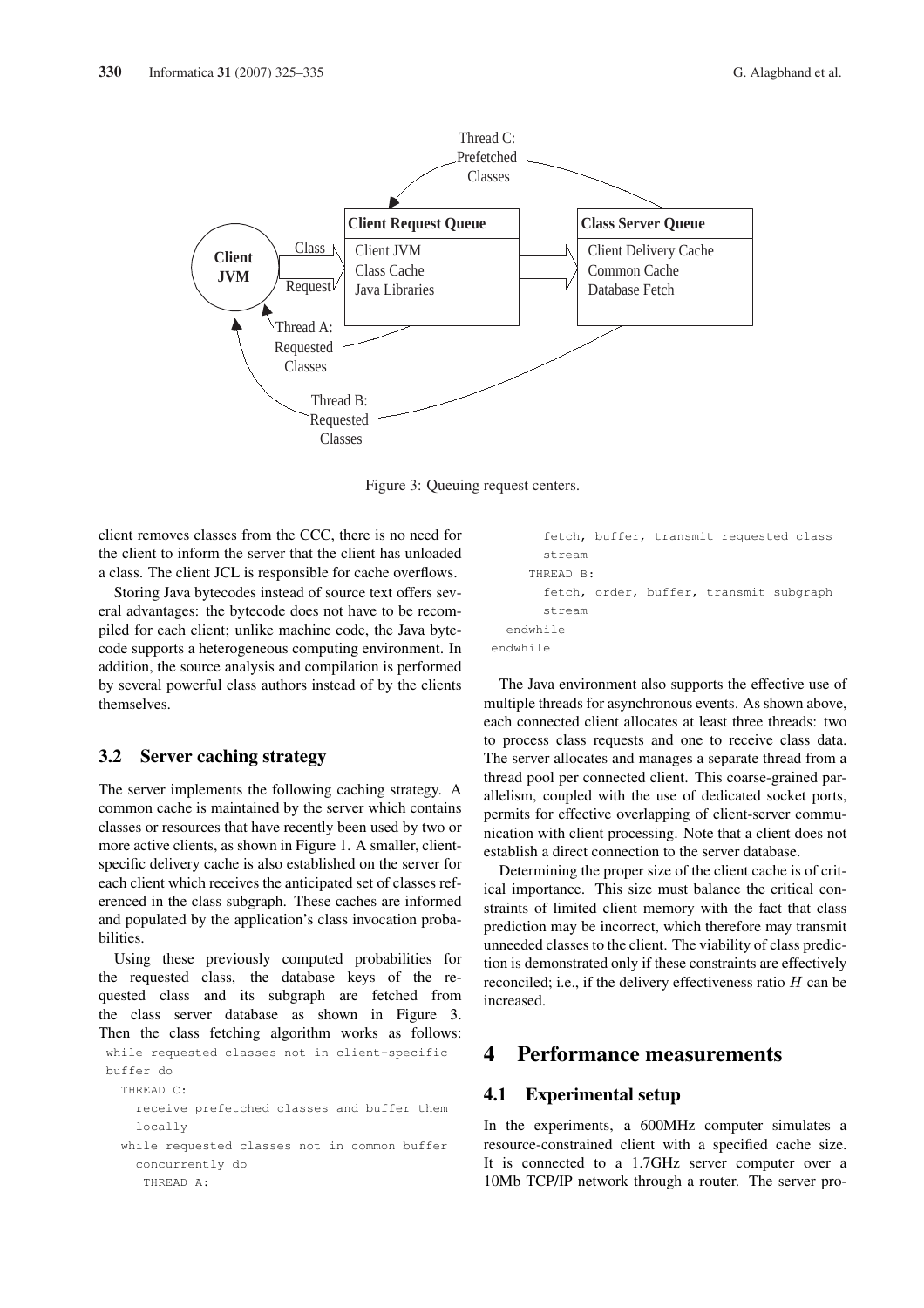gram executes within a single Java JVM instance, version 1.4.1.02.b06. The representative Telnet client application is designed to exercise the two different stages of classes to be delivered. The application has a reasonably rich class hierarchy including superclasses, inner classes, static and private variables, class variables and constructors.

The goal of this paper is to present the feasibility and effectiveness of the proposed methods. Experiments with more applications and benchmarks running on more suitable hardware, say one of the newer mobile handsets, will be the subject of future publications.

### 4.2 Verifying the effectiveness of a common cache

A performance-experiment was conducted in order to test the effectiveness of a common cache on the server (as defined in the Server caching strategy section) under the assumption of multiple client JVMs. A common class package was transmitted to a set of 4, 16 and 32 clients all running under their own JVM instance on the same client computer. Figure 4 shows the effect of averaged package instantiation time with and without the common 256k server cache operating. The performance effect of using the 256k common cache is not significant until 32 clients are being serviced simultaneously, at which point the average package instantiation time is cut in half from 15 seconds to 7 seconds. We will use a common cache of 256K for the next set of experiments.

#### 4.3 Experimental results

After exercising the client source application under multiple and various traces using different class method calls, the delivery effectiveness ratio  $H$  is calculated as a function of client cache size. Table 3 presents the class transfer data gathered for a complete application run using a 32 kb cache. In the table, the effectiveness ratio is calculated as  $H_C = C_C/C_R.$ 

The server records the stream size it delivers to the client. Previous experiments [7] had demonstrated that activating the class prediction mechanism delivered twice as many bytes to the client as opposed to simply delivering every class stream on-demand. The separately threaded client class loader, threads B and C, records the total stream transfer time it took to receive requested data as the amount of time the class loader blocks on the server, not including actual class instantiation. However, the two-stage packaging mechanism that transmits the two separate class package streams does not double the amount of transfer time because the predicted classes are transmitted asynchronously to the client. The additional network traffic occurs while the client is busy processing the current class, in effect, overlapping operations. By convention, the custom class loader itself and the application's main class are counted in  $S_C$ . We do not count those classes that are already accessible within the client's JVM.

Recall that multiple stage I classes are usually required to initialize any particular class for active use, which simply activates the class in the client JVM. Depending upon the application's structural class hierarchy, these implicitly loaded classes and interfaces may be satisfied by either the CCC or the server. In either case,  $C_R = 52$  reflects the actual number of classes the application trace instantiates, both implicit and explicitly named. Without prediction, the server has to deliver 27 out of 52 classes (52%) to the application stream while the client blocks. Note that the custom class loader makes a fewer number of explicit class requests than what is actually delivered to the CCC, and so does not produce a reliable number for comparison.

With prediction, the number of classes  $S_C$  satisfied by the server, where the client is forced to request, block and wait for a class stream, is 4 less because the server has anticipated their use, then prefetched and transmitted them to the CCC. Now the server delivers only 23 out of 82 classes (28%) to the application stream responding to a blocked request. The total client class cache count,  $C_R = 82$ , is larger because the server has transmitted additional, predicted stage II classes. However, the prediction process increases  $C_C$ , the number of classes fetched from the local client cache. We claim that any successful local access by the client to a prefetched class is a significant performance gain. The end benefit is that the client effectiveness ratio  $H_C$ , has increased from 0.48 to 0.72, an improvement of 50%.

Figure 5 illustrates the averaged instantiation times and  $H_C$  ratios, prediction over no prediction, under four different cache sizes: 8k, 16k, 32k, and 64k. A client cache size of 16k accommodates most class requests relatively efficiently. A client cache size of 32k nearly approximates immediate class activation, as measured by averaged time of class activation. The averaged class cache hit ratios approached 54% with a cache size of 64k, revealing the effective limits of the prediction mechanism as well as demonstrating the effective parallelization of class delivery with program execution. For a modest increase in client memory, say 32k, a large application can be effectively delivered to an otherwise resource-constrained client.

To show the effect of communication overlap of the required additional data transfer to the client's overall execution time, we compare estimates of the total application trace execution time  $t_e$  with and without prediction. Because we are interested in client I/O-bound applications, it is fair to factor out the common duration of in-memory class execution time and to concentrate on the I/O parameter of total blocking time  $t<sub>b</sub>$ , which includes total class transmission time. We ask at what client class cache size, if any, does the ratio of total blocking time over trace execution time ever become less with prediction than without prediction? Tables 4 and 5 present the following averaged results for 1 client at various client class cache sizes. Again, the total size of the stream transmitted was 84746 compressed bytes without prediction and 169104 bytes with prediction.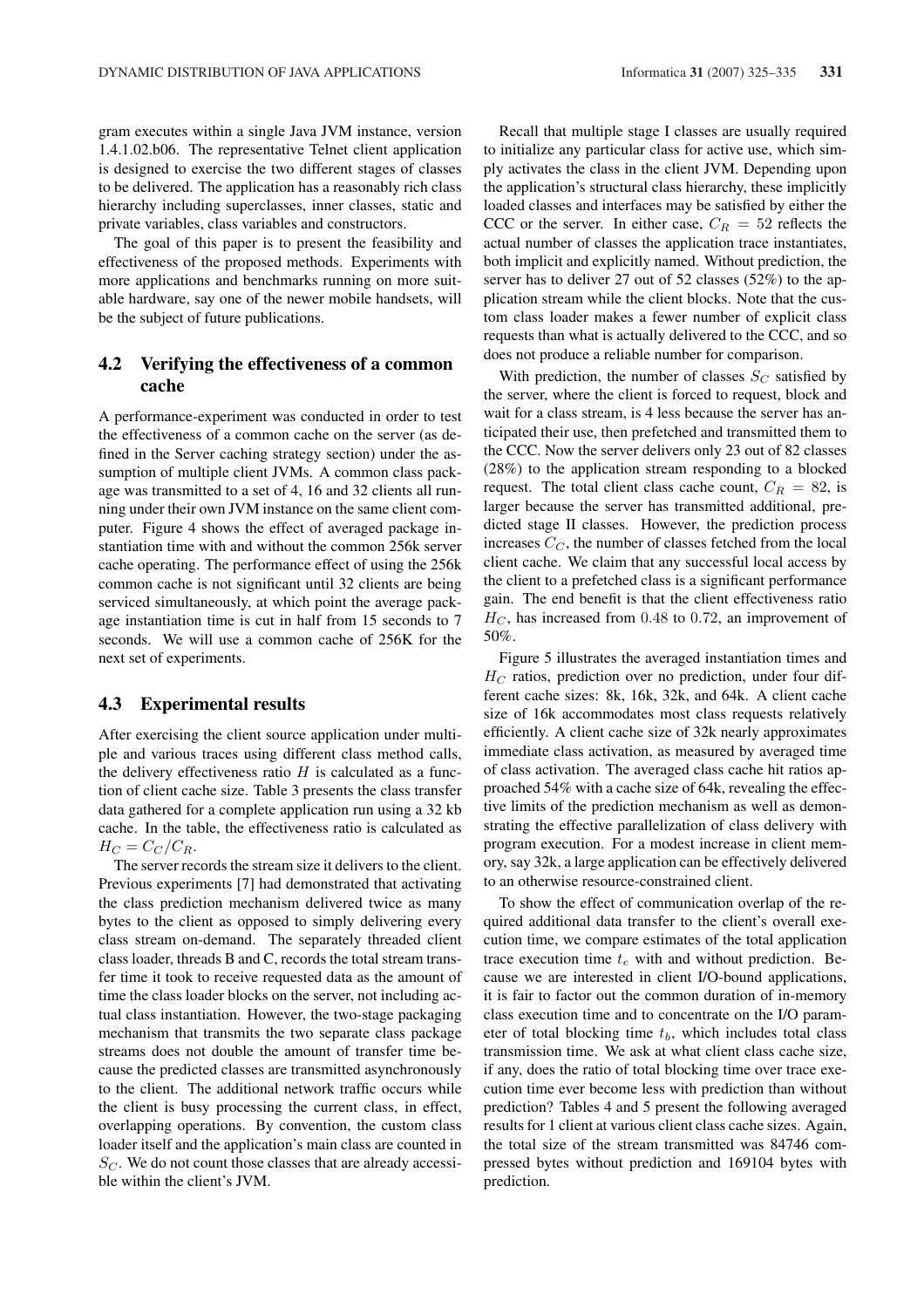

Figure 4: Common class package instantiation for 4, 16 and 32 clients.

| 32kb Client Cache: 1 Active Client        | <b>No Prediction</b> | <b>No Prediction</b> | P/NP  |
|-------------------------------------------|----------------------|----------------------|-------|
|                                           | Stage I Only         | Plus stage II        |       |
| Total stream size (compressed bytes)      | 84746                | 169104               | 1.995 |
| Total stream transfer time (secs) = $t_b$ | 14.2                 | 19.3                 | 1.36  |
| Classes satisfied by server = $S_C$       | 27                   | 23                   | 0.85  |
| Classes satisfied by client cache = $C_C$ | 25                   | 59                   | 2.36  |
| Total client class cache count = $C_R$    | 52                   | 82                   | 1.58  |
| Effectiveness ratio $H_C = C_C/C_R$       | 0.48                 | 0.72                 | 1.50  |

Table 3: Effectiveness of class prediction for 1 client.

Table 4: Total execution  $t_e$  and blocking times  $t_b$  (sec) without prediction.

| <b>CCC Size</b>  | 8k   | <b>16k</b> | 32k  | 64 <sub>k</sub> |
|------------------|------|------------|------|-----------------|
| tь               | 23.7 | 17.5       | 15.2 | 15.0            |
| $\overline{t}_P$ | 38.1 | 34.1       | 31.8 | 31.2            |
| $t_b/t_e$        | 62%  | 51%        | 48%  | 48%             |

Table 5: Total execution  $t_e$  and blocking times  $t_b$  (sec) with prediction.

| <b>CCC Size</b>  | 8k   | <b>16k</b> | 32k  | 64k  |
|------------------|------|------------|------|------|
| tь               | 29.5 | 18.9       | 12.1 | 12.0 |
| $\overline{t}_e$ | 39.9 | 31.5       | 28.1 | 28.6 |
| $t_b/t_e$        | 74%  | 60%        | 43%  | 42%  |

As shown in Figure 6, we conclude that prediction becomes more effective than not in terms of reducing total client execution time at a client cache size of 32k, even though twice as many class bytes are delivered to the client.

# 5 Related work

Arnold's recent survey [14] of adaptive optimization in virtual machines presents the three major developments of adaptive optimization technology in virtual machines over the last thirty years: 1) selective optimization, 2) feedback-directed code generation, and 3) other feedbackdirected optimizations in order to improve VM performance. The survey discusses the benefits and drawbacks of just-in-time compilers, synchronized thread management, dynamic class loading, native code caches, class splitting and dynamic class caching. Most of these techniques exploit some form of temporal locality to be effective.

Krintz's work [5] proposes Java class file splitting and prefetching optimizations as an effective latency-hiding optimization for mobile programs which also does not require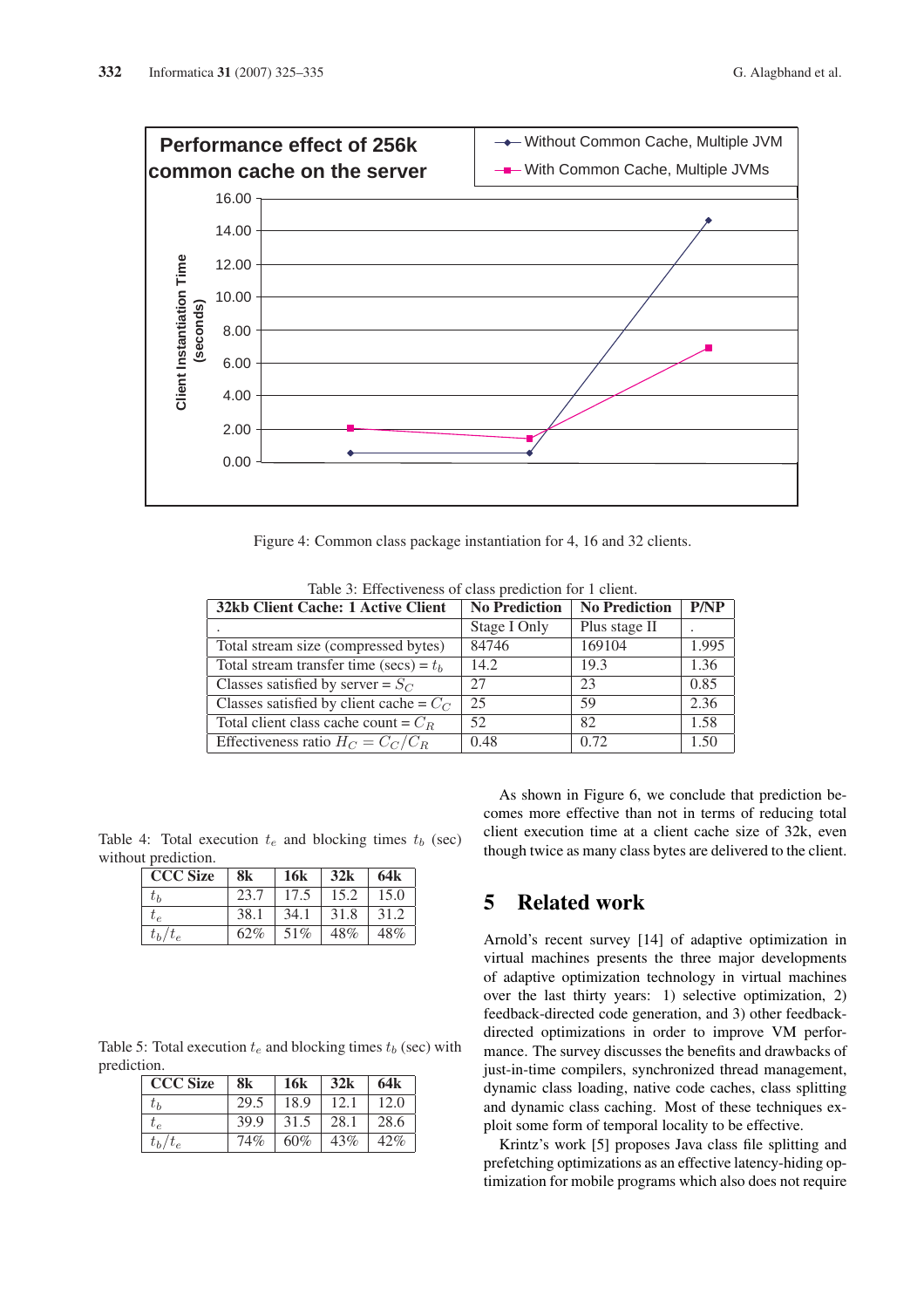

Figure 5: Client cache size vs. average time of class instantiation.

redefining the Java Virtual Machine specification. The combination of techniques reduces the overall transfer delay encountered during a mobile program's execution by 25% to 30% on average. However, Krintz's method requires inserting prefetch statements into the Java source code as well as compilation using a binary modification tool.

Bartels et al [1] describe an adaptive fault-based prefetching scheme based on a one-level Markov net that achieved high prediction accuracy for some classes of scientific applications.

Thiebaut's work [10] with synthetic traces demonstrated the structural importance of the locality of reference in real programs and its impact on hit and miss ratios.

Chilimbi [12] proposes a data reference framework and an exploitable locality abstraction called *hot data streams* as a quantitative basis for understanding and optimizing data reference locality.

Our general approach is indebted to Patterson's seminal paper [6] on informed aggressive disk prefetching and caching (*TIP*), where it is shown that prefetching can not only mask latency with asynchrony, by overlapping I/O with computation, but also expose parallelism for the sake of greater throughput.

# 6 Conclusions

Our paper describes a streaming mechanism that distributes Java class bytecode streams to a client from a class server using a 1st-order Markov probability model to predict the client's next class request. The experimental results demonstrate that a simple class prediction mechanism significantly reduces client blocking using a dedicated client cache size of 32k. At the cost of the client receiving twice as many bytes over the network and a modestly-larger cache, the client is able to execute rich and complex applications not otherwise possible. We acknowledge that this extra network processing is clearly a concern for powersensitive devices.

Using the Java architecture requires writing and delivering a custom class loader for mobile devices. Sun's Java 2 Micro Edition (J2ME) CLDC, targeted to cell phones, requires 128K to 512K total memory available with less than 256K ROM/Flash and less than 256K RAM (JSR-000030). However, it currently does not support user-defined class loaders or native method access. The mobile device manufacturers would themselves have to embed modified class loaders into these devices in order to handle the proposed streaming mechanism.

To summarize, this paper makes the following contributions:

- The Java linking process permits dynamic class loading that delivers application streams to clients.
- A 1st-order Markov class invocation probability model effectively predicts the client's next class request in order to reduce invocation latency and transfer delay by overlapping program execution with network communication. Prediction is worth the effort.
- The current implementation does not require the modification of the Java Virtual Machine definition. However, due to the lack of a dynamic class loading mechanism, the current version of J2ME/CLDC would require significant modification.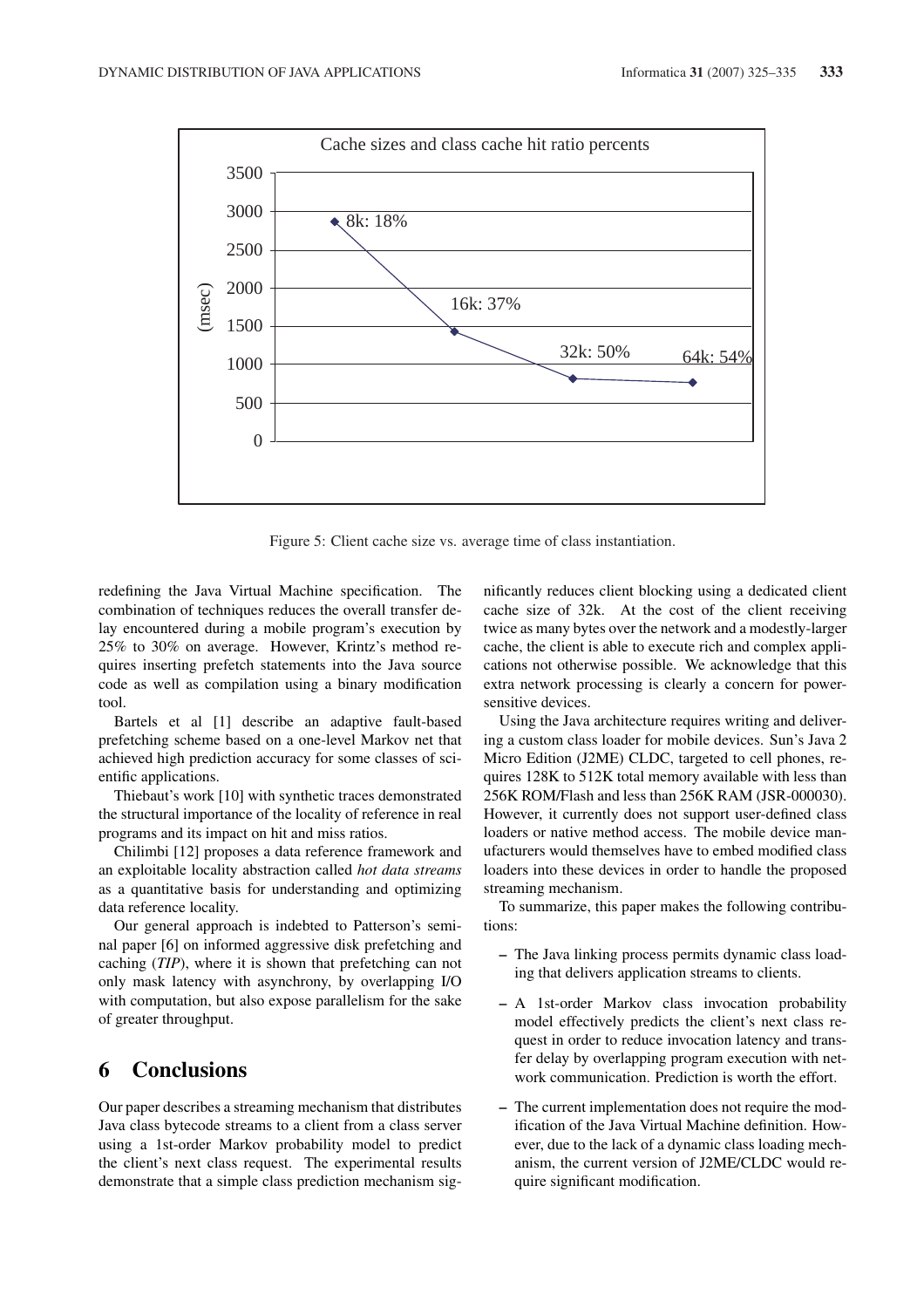

Figure 6: Execution and blocking time percent vs client cache size.

– We also plan to carry out the methods developed in this work with various benchmarks on appropriate hardware, such as mobile handsets.

# **References**

- [1] Bartels, G., Karlin, A., Levy, H., Voelker, G.; Anderson, D., Chase, J. (1999). *Potentials and Limitations of Fault-Based Markov Prefetching for Virtual Memory Pages*, ACM SIGMETRICS Performance Evaluation Review, Volume 27 , Issue 1, June 1999.
- [2] Gosling, J., B. Joy, G. Steele, and G. Brach. (2000). *Java Language Specification, 2nd Ed*. Boston: Addison Wesley.
- [3] Liang, Sheng and Bracha, Gilad. (1998). *Dynamic Class Loading in the Java Virtual Machine*, in Proceedings of OOPSLA '98, published as ACM SIG-PLAN Notices, Volume 33, Number 10, October 1998, pages 36-44.
- [4] Venners, Bill. (1999). *Inside the Java 2 Virtual Machine, 2nd Ed.*, New York: McGraw-Hill Companies.
- [5] Krintz, C., Calder, B., and Holzle, U. (1999). *Reducing Transfer Delay Using Java Class File Splitting and Prefetching*, UCSD Technical Report, CS99-615, March 1999.
- [6] Patterson, R.H. Gibson, G.A., Ginting, E., Stodolsky, D. and Zelenka, R. (1995). *Informed Prefetching and*

*Caching*, J. Proc. of the 15th Symposium of Operating Systems Principles, Copper Mountain Resort, CO, December 3-6, 1995, pp. 79-95.

- [7] Alagbhand, G., Gnabasik, D. (2004). *Streaming Java Applications to Mobile Computing Devices*, Proceeding of the 2004 International Conference on Wireless Networks, Monte Carlo Resort, Las Vegas, Nevada, June 21-24, 2004, pp. 637-643.
- [8] Sun Microsystems. (1998). *Java Object Serialization Specification*. Available online: http://java.sun.com/products/jdk/1.2/docs/ guide/serialization/spec/serialTOC.doc.html
- [9] Gunther, N., (1998). *The Practical Performance Analyst: Performance-By-Design Techniques for Distributed Systems*, New York: McGraw-Hill Companies.
- [10] Thiebaut, D., Wolf, J.L., and Stone, H.S. (1992). *Synthetic Traces for Trace-Driven Simulation of Cache Memories*. IEEE Trans. Computers. 41(4):388-410.
- [11] Highleyman, W.H., (1989). *Performance Analysis of Transaction Systems*. Englewood Cliffs, N.J.: Prentice-Hall
- [12] Chilimbi, Trishul. (2001). *Efficient Representations and Abstractions for Quantifying and Exploiting Data Reference Locality*. Microsoft Research, One Microsoft Way, Redmond, WA
- [13] Vanichpun, S., Makowski, A.M., (2004). *Comparing strength of locality of reference - Popularity, ma-*